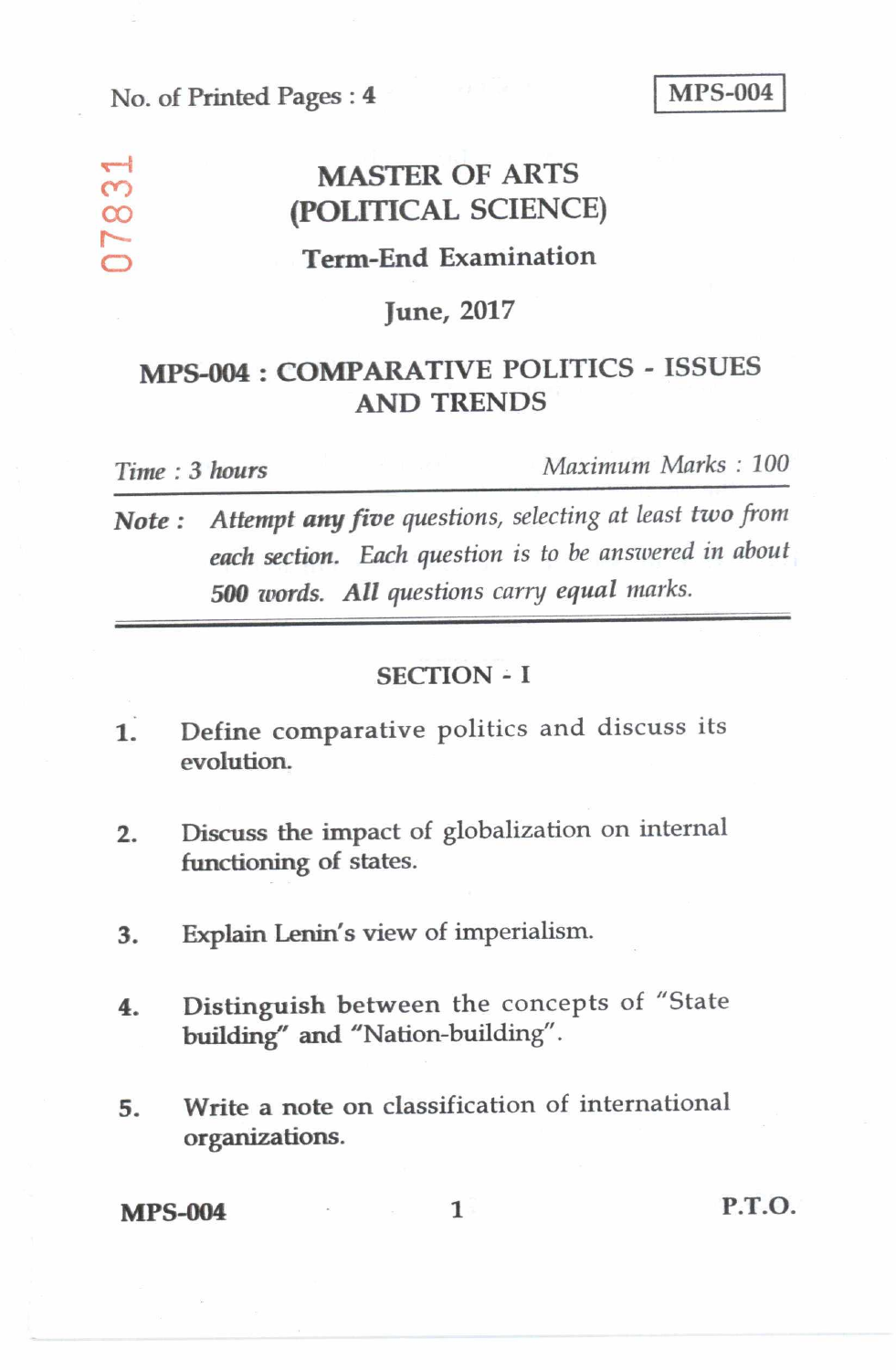#### SECTION - II

- 6. Critically examine Max Weber's theory of bureaucracy.
- 7. Distinguish between a Confederation and federation.
- 8. What is human development ? What measures are required to improve it ?
- 9. Define environment and discuss the key issues in the environment debate.
- 10. Write an essay on the evolution of human rights.

MPS-004 2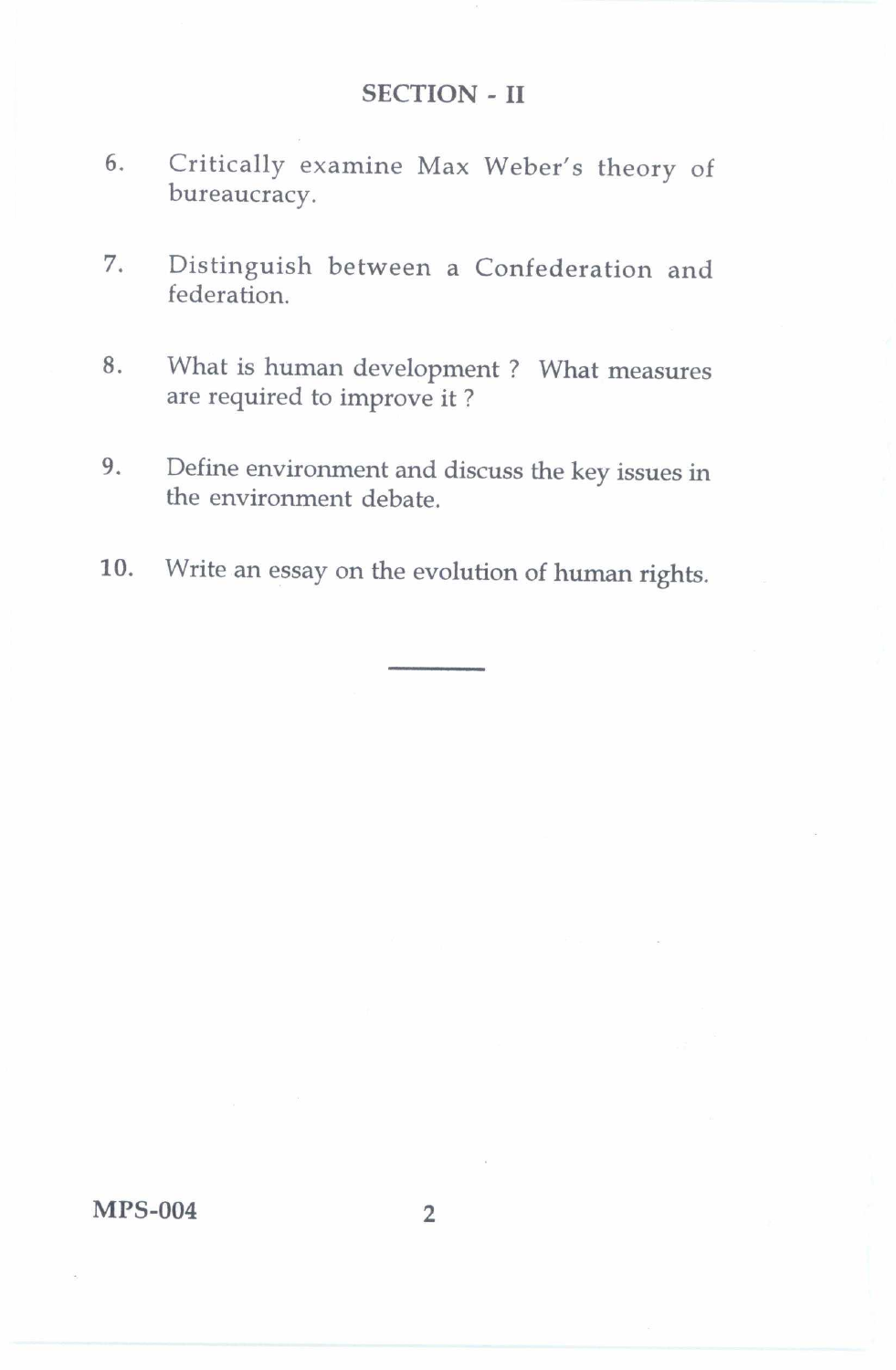एम.पी.एस.-004

# स्नातकोत्तर उपाधि कार्यक्रम (राजनीति शास्त्र) सत्रांत परीक्षा

#### जून, 2017

एम.पी.एस.-004: तुलनात्मक राजनीति - मुद्दे और प्रवृत्तियाँ

समय: 3 घण्टे अधिकतम अंक : 100 नोट : कुल **पाँच** प्रश्नों के उत्तर दें, प्रत्येक अनुभाग में से कम से कम दो प्रश्न चुनते हुये। प्रत्येक प्रश्न का उत्तर लगभग 500 शब्दों में दें। सभी प्रश्नों के अंक समान हैं।

#### अनुभाग - 1

- तुलनात्मक राजनीति को परिभाषित करें और इसके क्रमतर 1. विकास की चर्चा करें।
- राज्यों के आंतरिक कार्य-कलाप पर विश्वीकरण के प्रभाव की  $2.$ चर्चा करें।
- साम्राज्यवाद पर लेनिन के मत की व्याख्या करें। 3.
- "राज्य निर्माण" और "राष्ट्र-निर्माण" की अवधारणाओं के  $\overline{4}$ . मध्य विभेद करें।
- अंतर्राष्ट्रीय संगठनों के वर्गीकरण पर एक लेख लिखें। 5.

**MPS-004**  $3 -$ P.T.O.